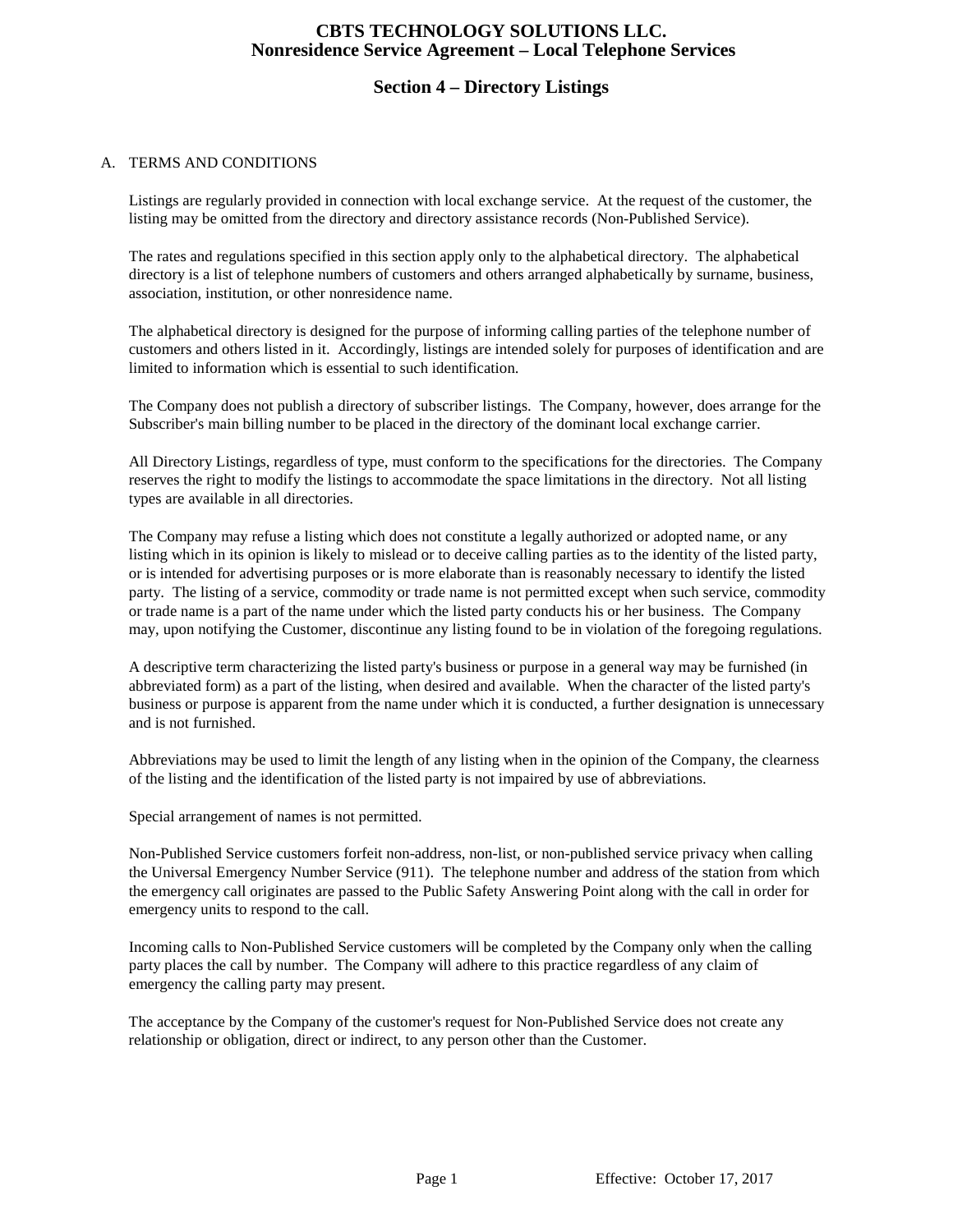## **CBTS TECHNOLOGY SOLUTIONS LLC. Nonresidence Service Agreement – Local Telephone Services**

# **Section 4 – Directory Listings**

The Company makes every effort to safeguard the address and numbers of Non-Published Service customers. However, in the absence of gross negligence or willful misconduct, no liability will attach to the Company for damages arising from inadvertently publishing the address or telephone number of a Non-Published Service customer in the directory; or disclosing the number or address to any person. The customer indemnifies and saves the Company harmless against any and all claims for damages caused or claimed to have been caused, directly or indirectly, by the publication of the number of a Non-Published Service customer in the directory or otherwise disclosed, the Company's liability is limited to and satisfied by a refund of any monthly charges made by the Company per the PUCO Minimum Telephone Service Standards.

Providing the name, address and/or telephone number of a Non-Published Service customer to the customer's primary interexchange carrier for billing purposes only, does not constitute publication or disclosure of the customer's name, number and/or address under this Service Agreement.

Interexchange carriers may not release the name, address, and/or telephone number of any Non-Published Service customer, except as follows:

- a. Use of name and address for the rendering the interexchange carrier's bill to the customer.
- b. Release of the telephone number only for purposes of detail billing.
- 1. Definitions
	- a. Primary Listing

A primary listing is the listing furnished as a part of the local exchange service. It includes the name of the customer; a business, purpose, or other nonresidence designation when required; the address; and the telephone number.

b. Additional Listings

To be eligible for any type of additional listing, a customer must pay the appropriate monthly rate, if any, for a primary listing or its equivalent. Additional listings are listings which are similar to primary listings and furnished in addition to primary listings at the request of the customer.

c. Alternate Listings

Alternate listings are supplementary listings which usually follow a primary or regular additional listing and refer a calling party to other telephone numbers under certain conditions. The alternate telephone numbers may be those of other customers, subject to their consent.

d. Non-Published Service

Non-published listings are not printed in directories nor available from directory assistance. A nonpublished telephone service will be furnished, at the Customer's request providing for the omission or deletion of the Customer's telephone listing from the telephone directory and, in addition, the Customer's telephone listing will be omitted or deleted from the directory assistance records. Per Line Number Privacy will be provided when requested by the customer, to all non-published service customers at no monthly charge.

e. Foreign Listings

Where available, a listing in a phone directory which is not in the Customer's immediate calling area. The Customer will be charged the rates specified by the specific exchange carrier providing the Foreign Listing.